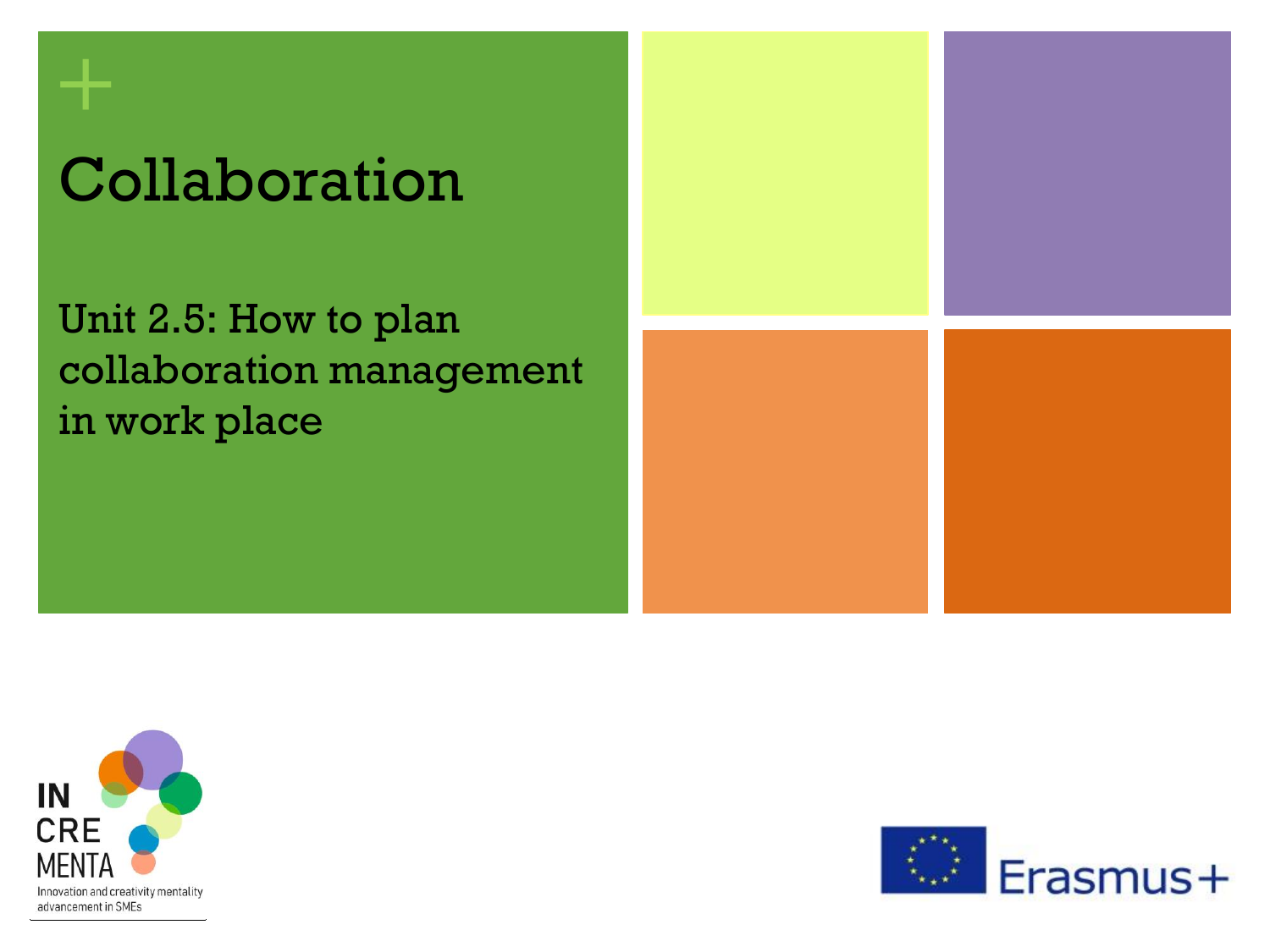## **Collaboration** management

The main focus is about the information how to plan collaboration management in workplace.

### Aims:

• Choose collaboration type

### Learning Outcomes:

- The learner should be able to understand collaboration management
- The learner should be able to demonstrate leadership in collaboration
- The leader should have learned some practical communication skills

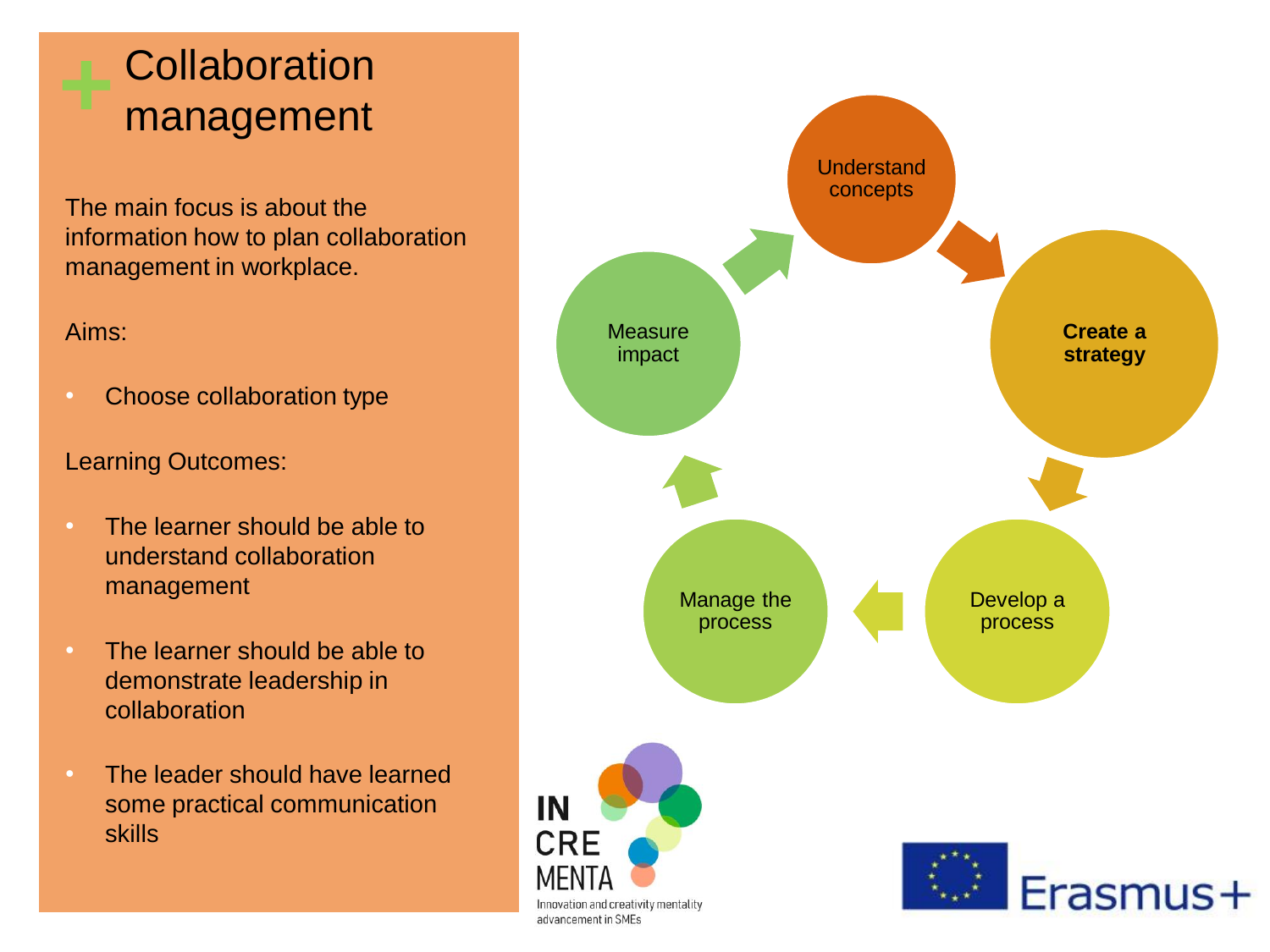## Important things to know

The most important things you need to know about collaboration management are:

- It is a complex decision-making process with decisions on all managerial levels.
- The main goal is to satisfy the needs of the people who are collaborating.
- All activities need to occur according to the agreed principles of management and collaboration.
- You need to find a suitable balance between the efforts for commercial success and maintaining the goals of the cooperating parties.
- You need to focus on reaching a goal via effective use of resources.



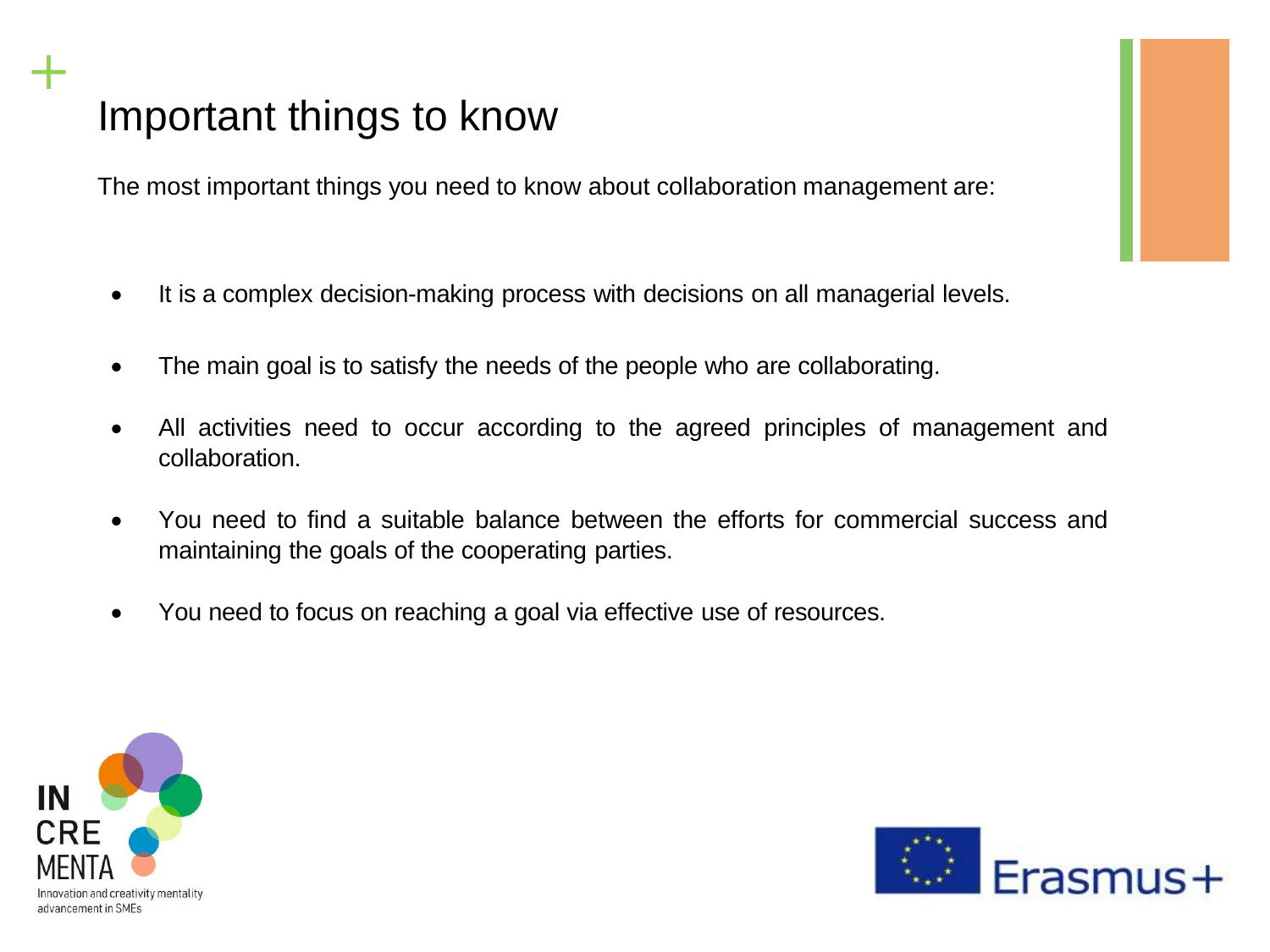## **+** Choose collaboration type

- Choosing a collaboration type depends a lot on the type of activity you are going to carry out.
- Leadership is grounded in a relationship between leaders, followers, and their common goal.

External or internal collaboration

*"Essentially, people want to be led, not managed".*





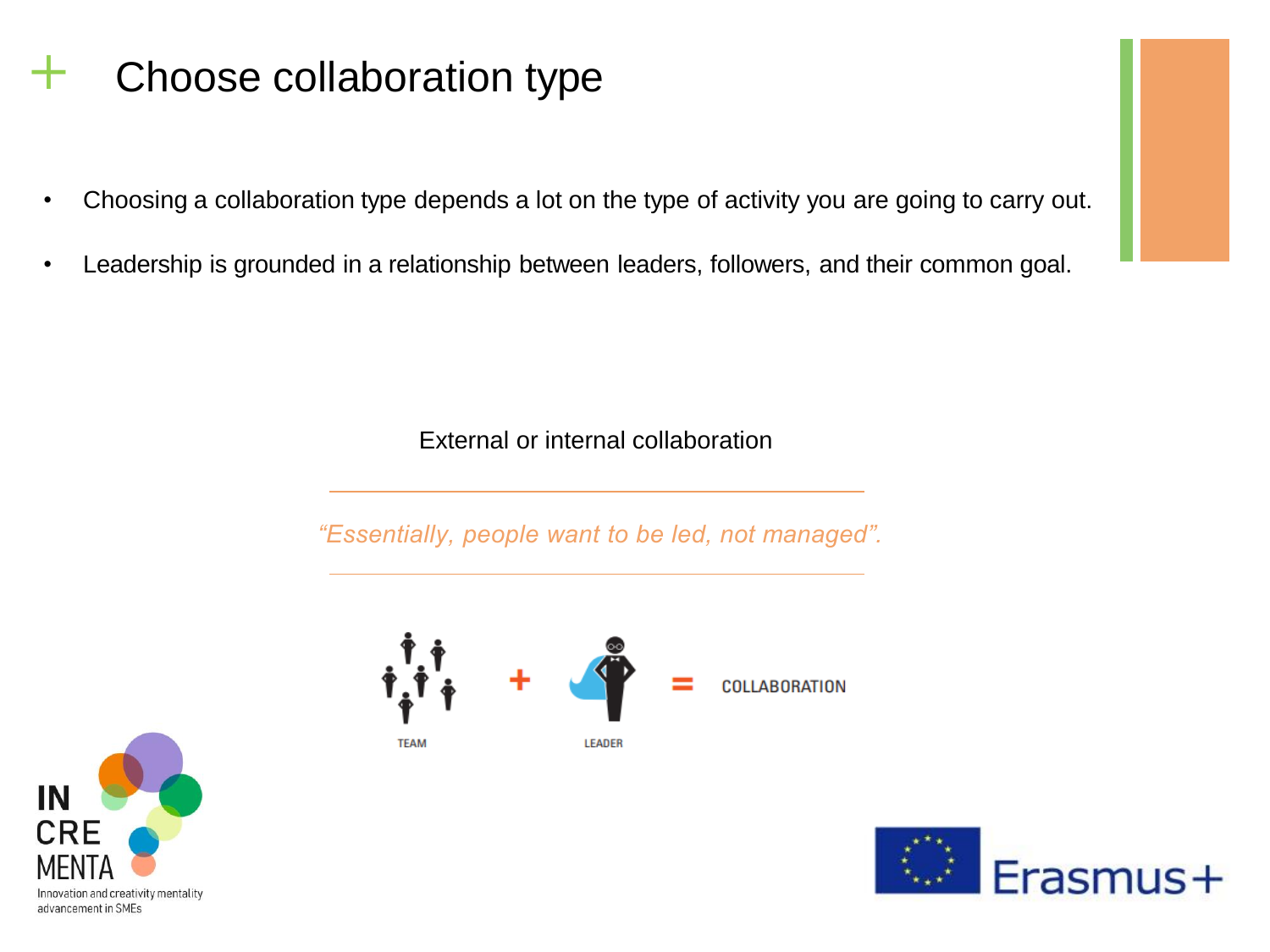## Create a collaborative team and guidelines

Here are some guidelines for how you can create a successful team.

1. Investing in signature relationship practices,

2. Modelling collaborative behaviour. Practivce what you preach!

3. Creating a "gift culture". This can be done through mentoring and coaching, enabling necessary networks to be bulit.

4. Supporting a strong sense of community. Building community builds collaborative practice.



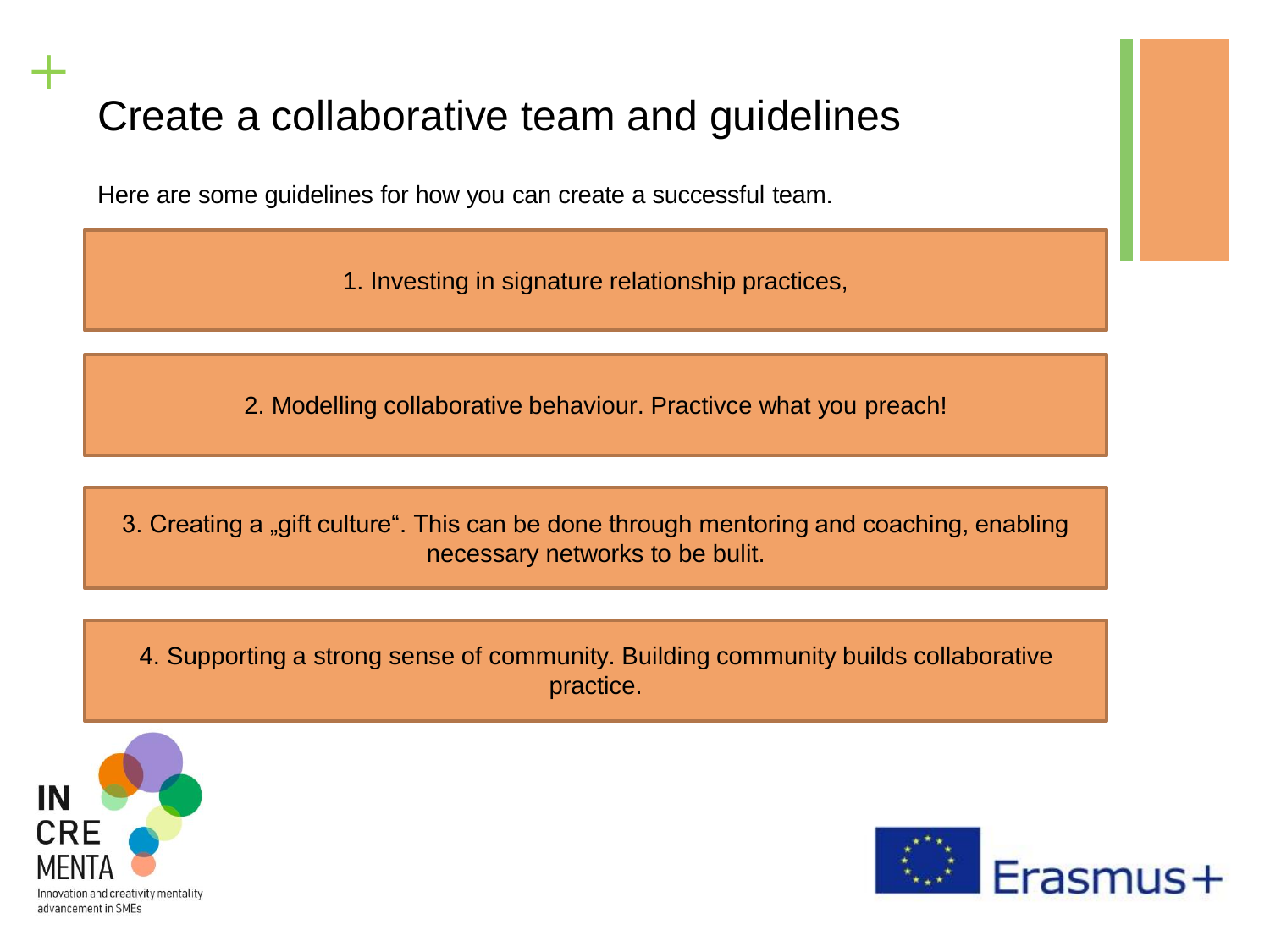## Create a collaborative team and guidelines

Here are some guidelines for how you can create a successful team.

5. Ensuring the requisite skills.

6. Assigning team leaders who are both task- and relationship-oriented. Both are key to being a succesful team leader!

7. Building on heritage relationships.

8. Understanding role clarity and task ambiguity. Understanding roles and responsibilities is key, and essential for functional cooperation.



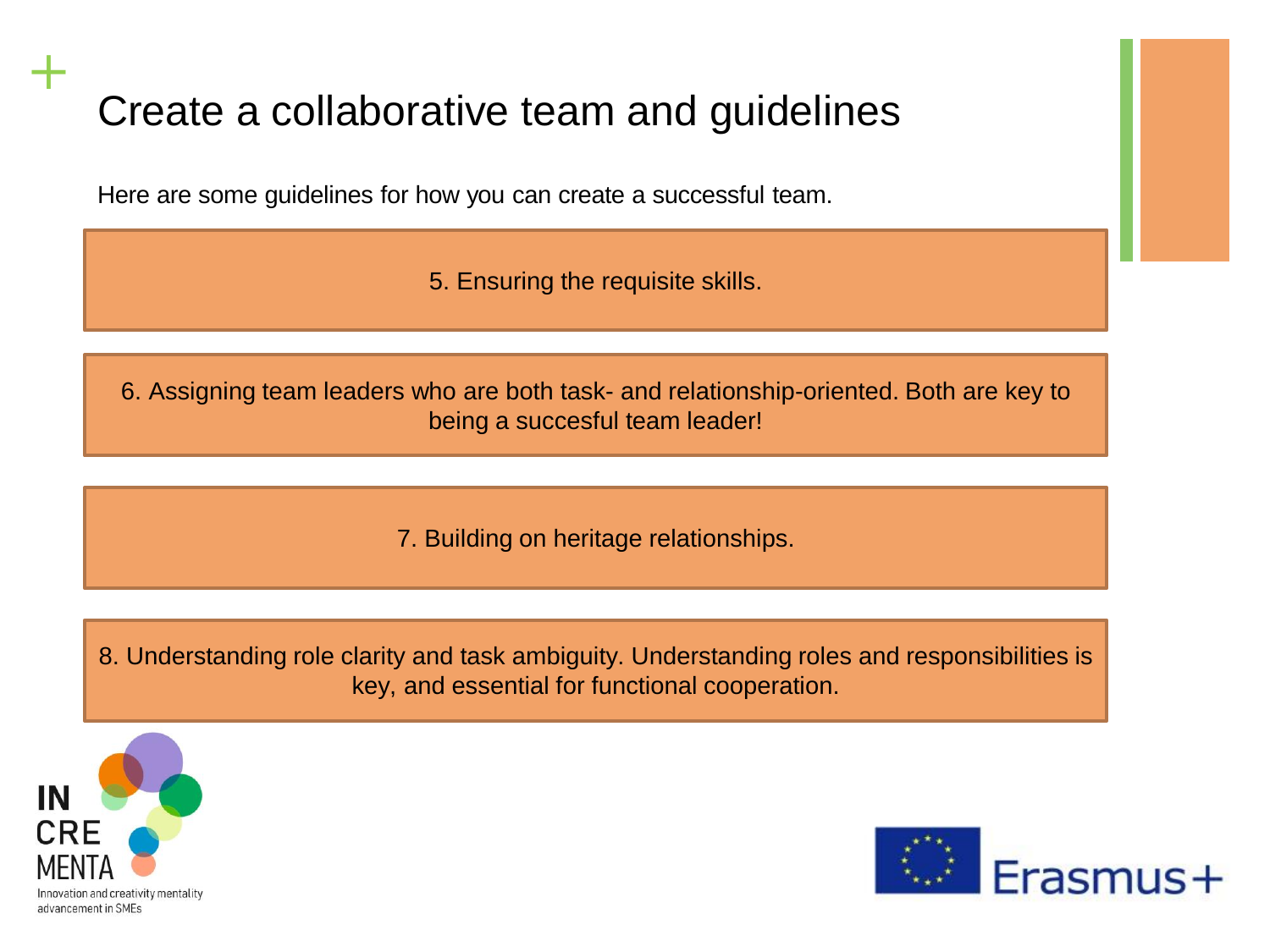## Create a collaborative team and guidelines



**+**

*Collaborative teams almost always contribute to successful project outcomes and innovation.* 



*Have you ever worked on a team of very talented individuals who were outperformed by a team without such expectations of success? Why do you think that happened?*



*It might have been leadership or the team composition*



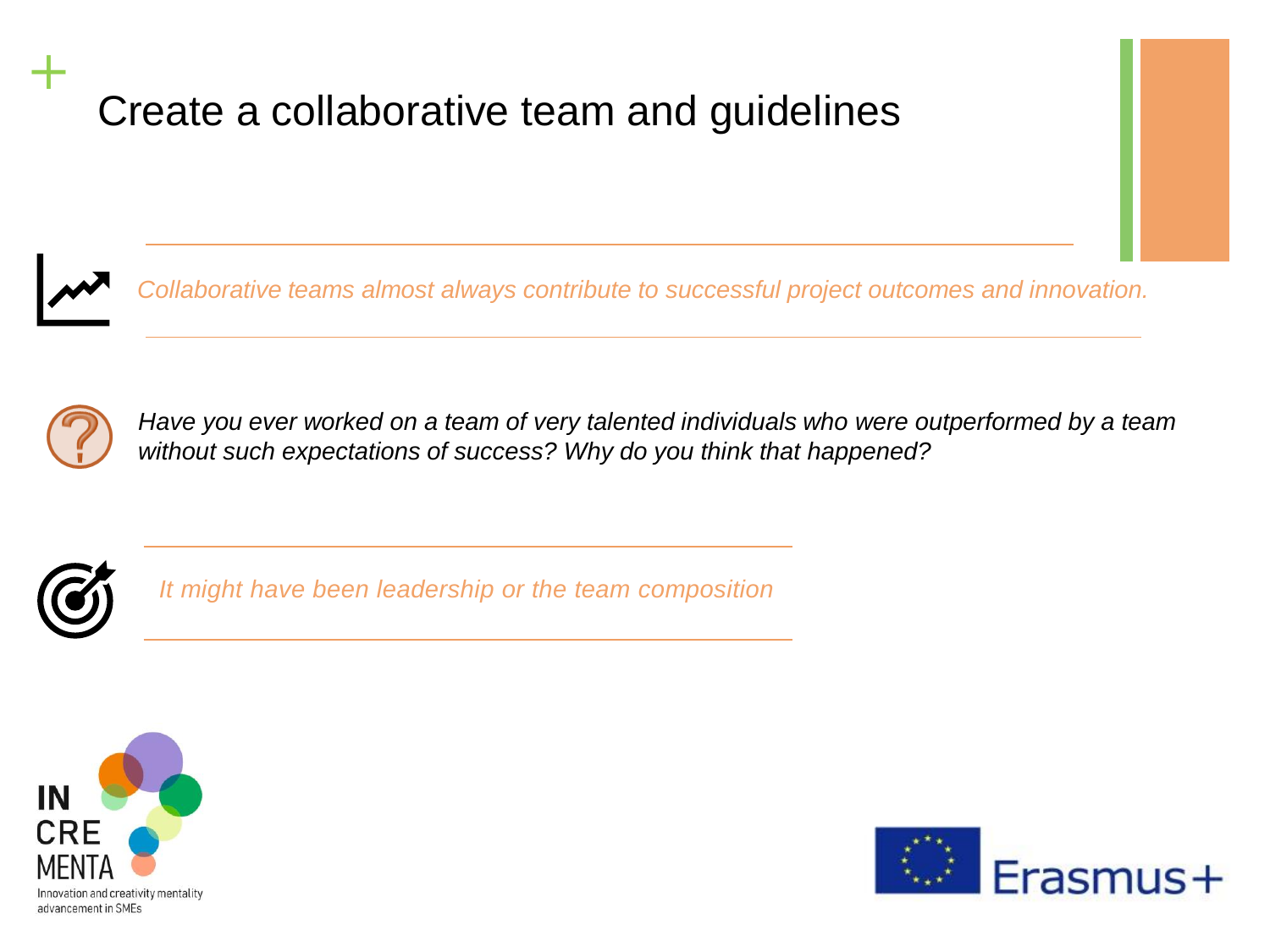## The importance of leadership

Clearly people come in different flavours. For instance:

- Those that like to be more ordered and organised, use lists and schedules.
- Those that are more gregarious and prefer to work things out with others.
- By contrast, those that are perhaps more withdrawn and prefer to process and think things through individually before sharing their ideas.
- Creative, ideas types that are not so practical in their approach.



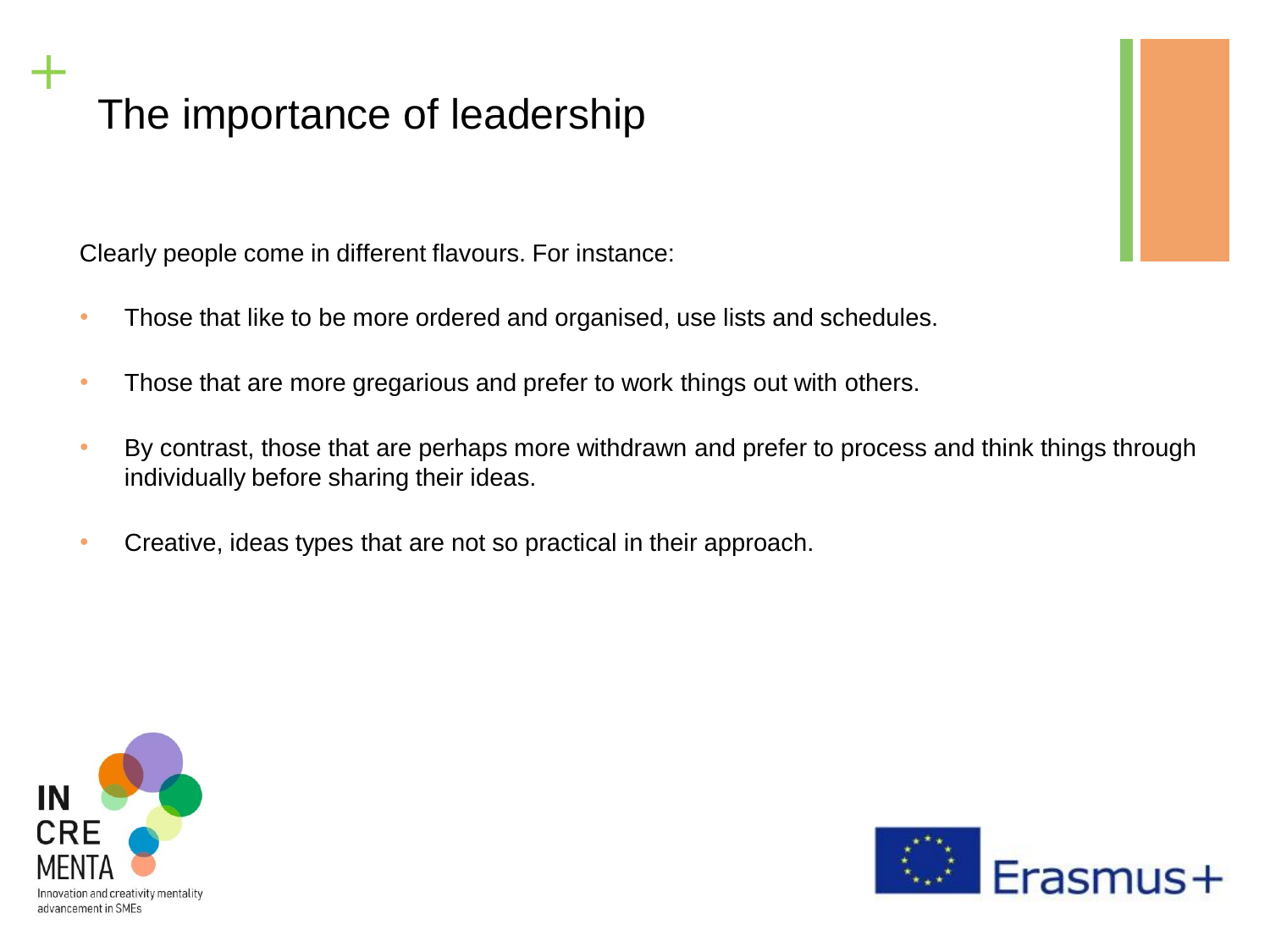## How will you improve communication?

**+**

Tip **#1**: Know who you're talking to (and how they like to communicate – do they like to chat or would they prefer an email?)

Tip **#2**: Use simple, straightforward language (say just enough to get your point across)

Tip **#3**: Engage your listeners in the conversation (Request feedback)

Tip **#4**: Respond when addressed (so they understand that you heard their message)

Tip **#5**: Make sure you are understood (look for signs that people understand you)



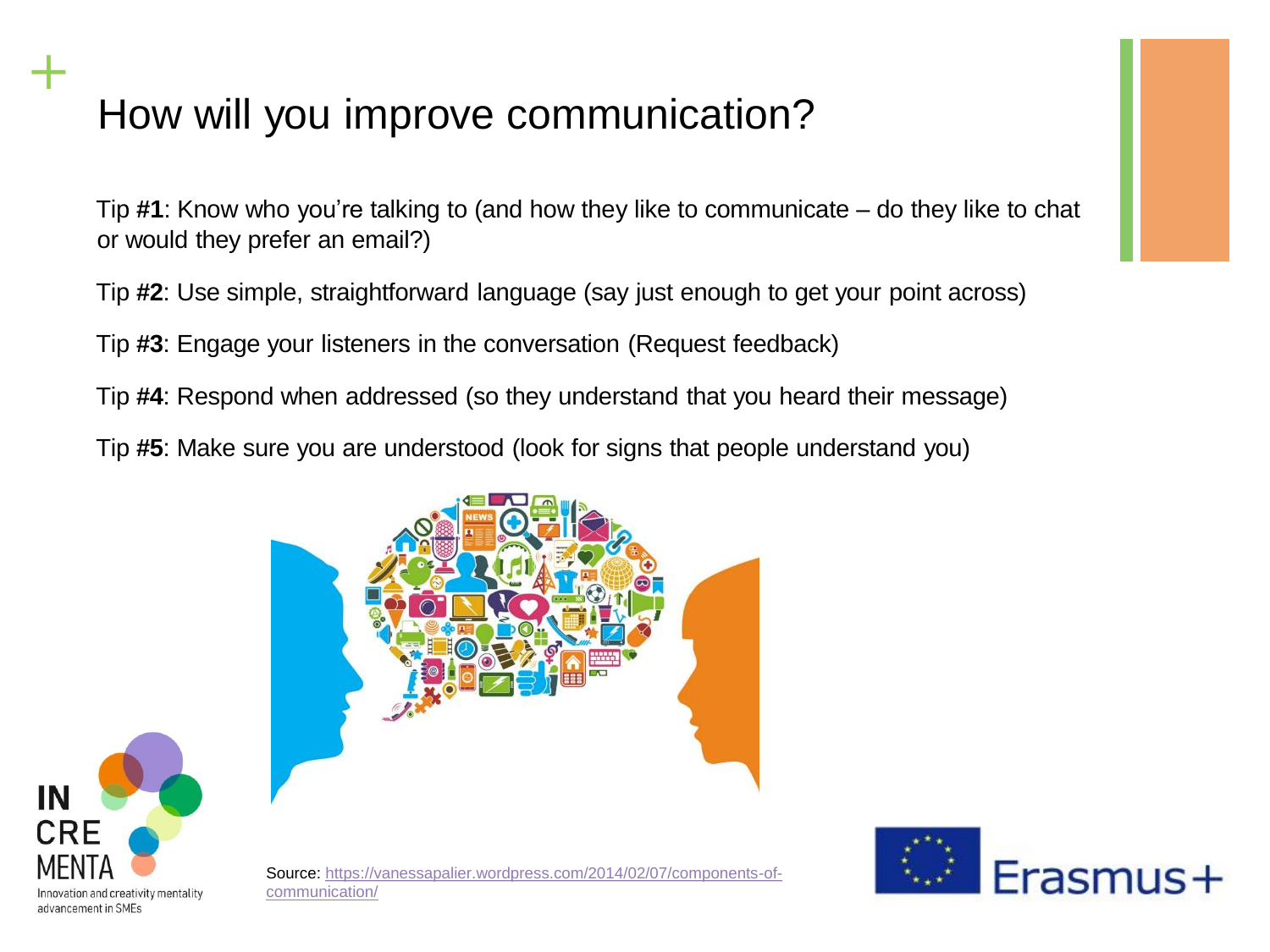## How will you improve communication?

Tip **#6**: Develop your listening skills (don't spend your time thinking about what you will say next – listen to what is being said)

Tip **#7**: Watch for visual signs that your listener understands, agrees or disagrees with your message

Tip **#8**: Maintain eye contact

Tip **#9**: Respect your audience

Tip **#10**: Stay positive







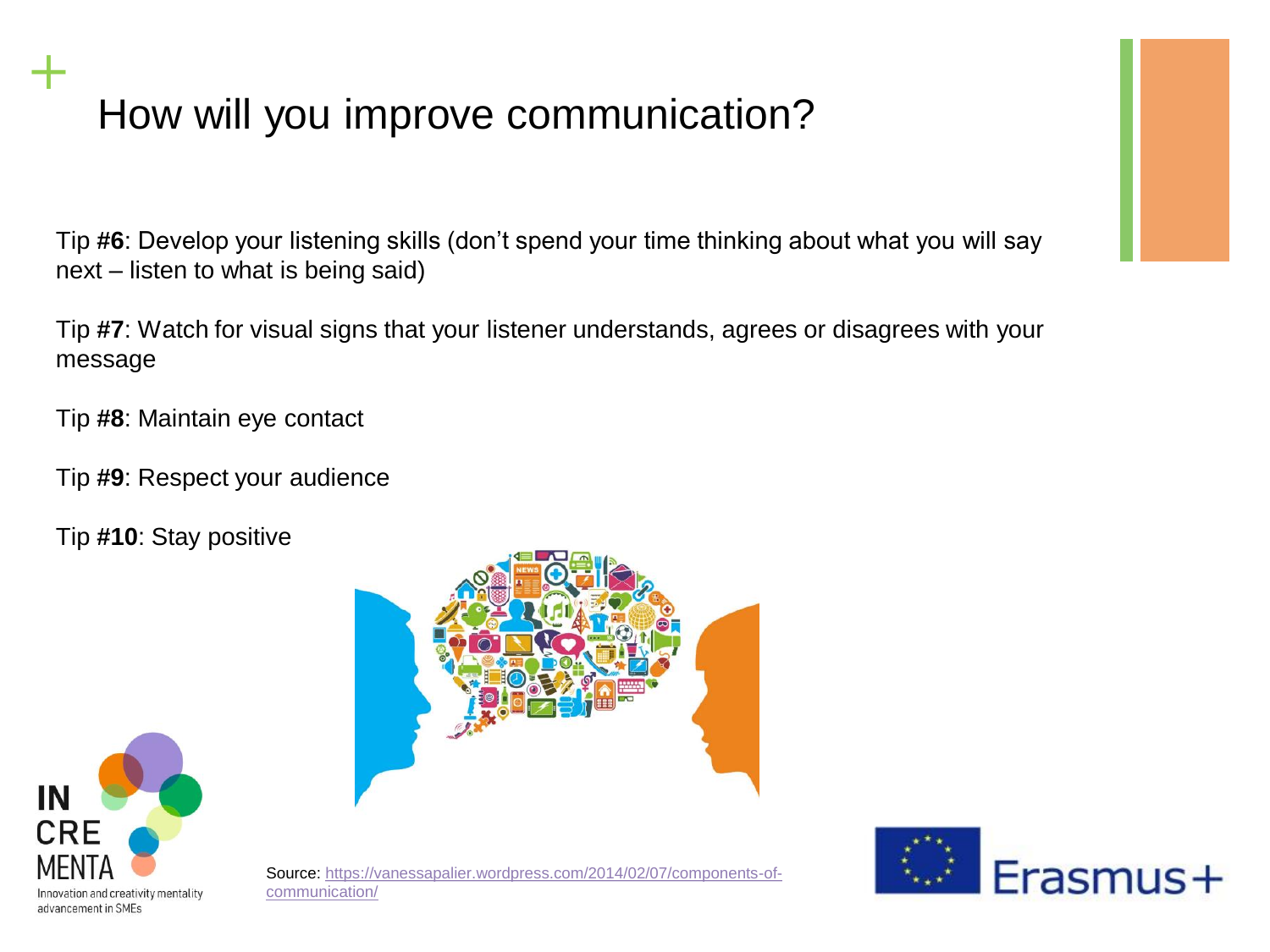## Six hats games



### **Blue Hat - Process**

Thinking about thinking. What thinking is needed? Organizing the thinking. Planning for action.



### **Green Hat - Creativity**

Ideas, alternatives, possibilities. Solutions to black hat problems.



**+**

### White Hat - Facts

Information and data. Neutral and objective. What do I know? What do I need to find out? How will I get the information I need?



#### **Yellow Hat - Benefits**

Positives, plus points. Why an idea is useful. Logical reasons are given.



### **Red Hat - Feelings**

Intuition, hunches, gut instinct. My feelings right now. Feelings can change. No reasons are given.



#### **Black Hat - Cautions**

Difficulties, weaknesses, dangers. Spotting the risks. Logical reasons are given.